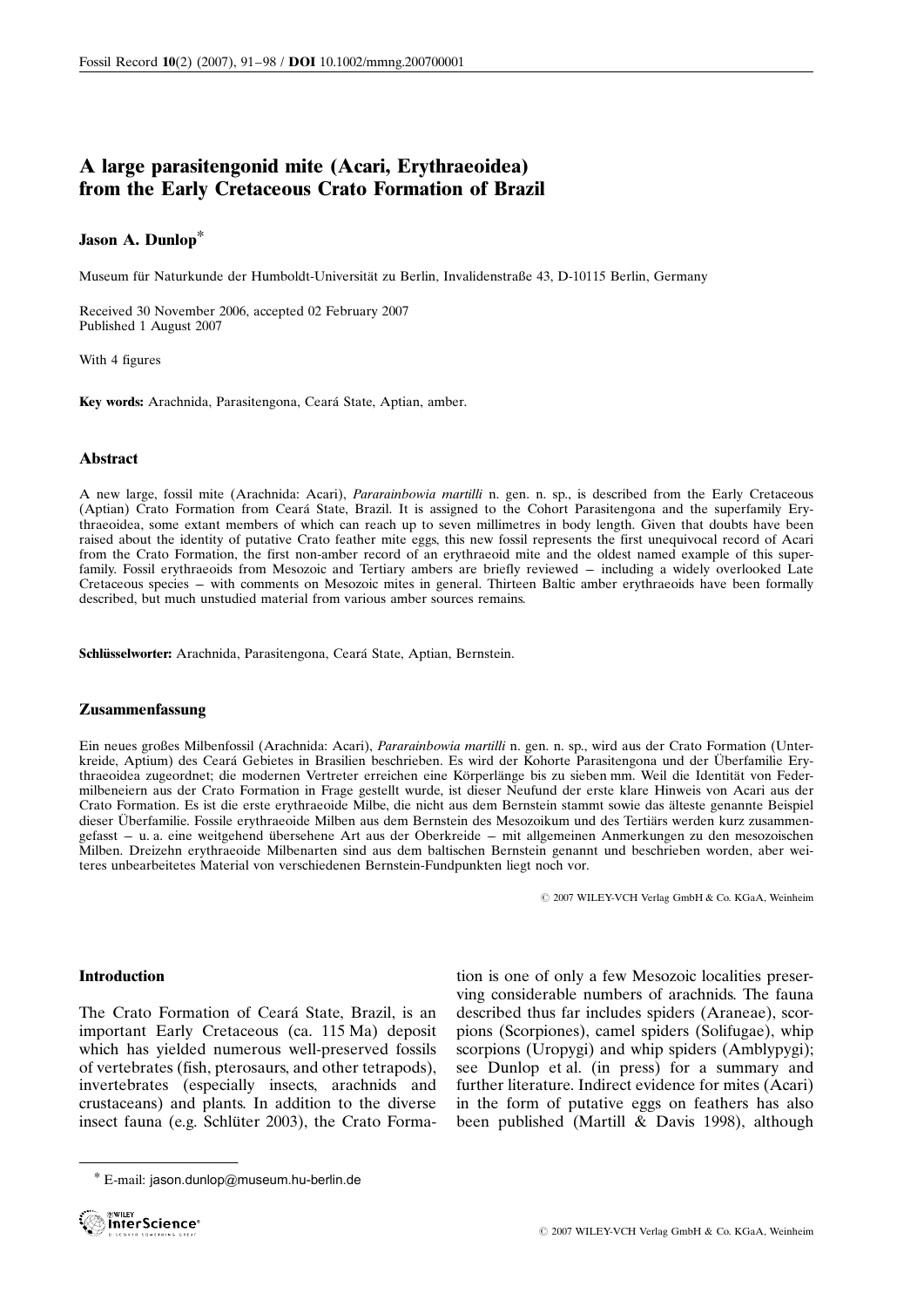

Fig. 1. Pararainbowia martilli n. gen. n. sp., a large erythraeoid mite (Acari: Parasitengona: ?Erythraeidae) from the Early Cretaceous (Aptian) of the Nova Olinda Member of the Crato Formation, Ceará State, Brazil.

this report was contradicted by Proctor (2003; see also below). Here, the first unequivocal fossil of a mite from the Crato Formation (Figs  $1-3$ ) is described. At nearly 5 mm in body length it is quite large, but can be assigned to the cohort Parasitengona and is clearly a member of the superfamily Erythraeoidea –– some extant members of which are of a similar overall size and appearance (Fig. 4).

Parasitengonid mites are a specialized group which, following Welbourn (1991), comprise about 7000 extant species. They include both terrestrial and aquatic representatives and are typically characterized by a complex life-cycle in which at least one instar is ectoparasitic, either on other arthropods or vertebrates (e.g. Krantz 1978; Evans 1992). Adults are usually predatory. Familiar examples of parasitengonids include velvet mites, water mites (Hydracarina) and chiggers; the last being larval parasitengonids which can cause severe itching in humans. The parasitengonid superfamily Erythraeoidea –– their name reflects the typical reddish colour of the body –– comprises two Recent and one fossil family, with some 200 extant species in 55 genera (Welbourn 1991). The most comprehensive account of their biology and systematics remains that of Southcott (1961).

Erythraeiod mites are free-living, terrestrial arachnids with a cosmopolitan distribution. They can be found on plants, in humus and on open ground, while some live arboreally or under bark. These mites are usually about  $1-3$  mm in body length, but can be larger. Among the most impressive living examples are those belonging to the Recent Australian genus Rainbowia Southcott, 1961 some of which can reach up to 7 mm in body length (Hirst 1928) as adults. Erythraeiod larvae tend to be parasites of arachnids or insects, but free-living and pollen-feeding larvae are also known. Larvae have been recorded attached to spiders, scorpions, harvestmen and even other mites. Among insects, they commonly parasitize groups such as grasshoppers and crickets (Orthoptera), cicadas, planthoppers and aphids (Homoptera), and booklice (Psocoptera); see e.g. Southcott (1961) for details. Both Orthoptera and Homoptera occur quite frequently within the Crato Formation insect assemblage.

# Material and methods

The geological setting and dating of the Crato Formation has been described in detail elsewhere (e.g. Martill 1993). In brief, this is a finely laminated limestone outcropping in Ceará State, north-east Brazil which has been dated to Early Cretaceous (Aptian) on palynological data. The best material comes from the lowest 3–15 metres of the unit which is termed the Nova Olinda member. It is thought to represent a lake deposit with some floral and faunal elements (for example camel spiders among the arachnids) suggestive of an arid hinterland. The specimen described here belongs to the palaeontology collections of the Museum für Naturkunde, Berlin and is held under the repository number MB.A. 982 (for Museum Berlin, Arthropoda). A provisional label tentatively identifies it as an opilioacariform mite, but this referral is incorrect (see below). Limbs were carefully prepared from the matrix using a fine needle. Digital photographs were taken with a macro lens; drawings were made under a Leica MZ12.5 stereomicroscope using a camera lucida attachment.

# Morphological interpretation

Like other arachnids from the Crato Formation, the new fossil (Figs  $1-3$ ) is preserved on a trimmed slab of pale yellow, fine-grained limestone. The specimen itself is darker than the matrix. Crato arthropods are typically preserved as reddish-brown geo-

Fig. 2. Camera lucida drawing of the specimen shown in Fig. 1. – Abbreviations:  $bf =$  basifemur,  $gs =$  gnathosoma, is = idiosoma, pp = pedipalps, gn = genu (= patella in non-mite terminologies), tf = telofemur, ti = tibia, tr = trochanter,  $\text{ts} = \text{tarsus}$ . Legs numbered from 1 to 4.

 $\blacktriangleright$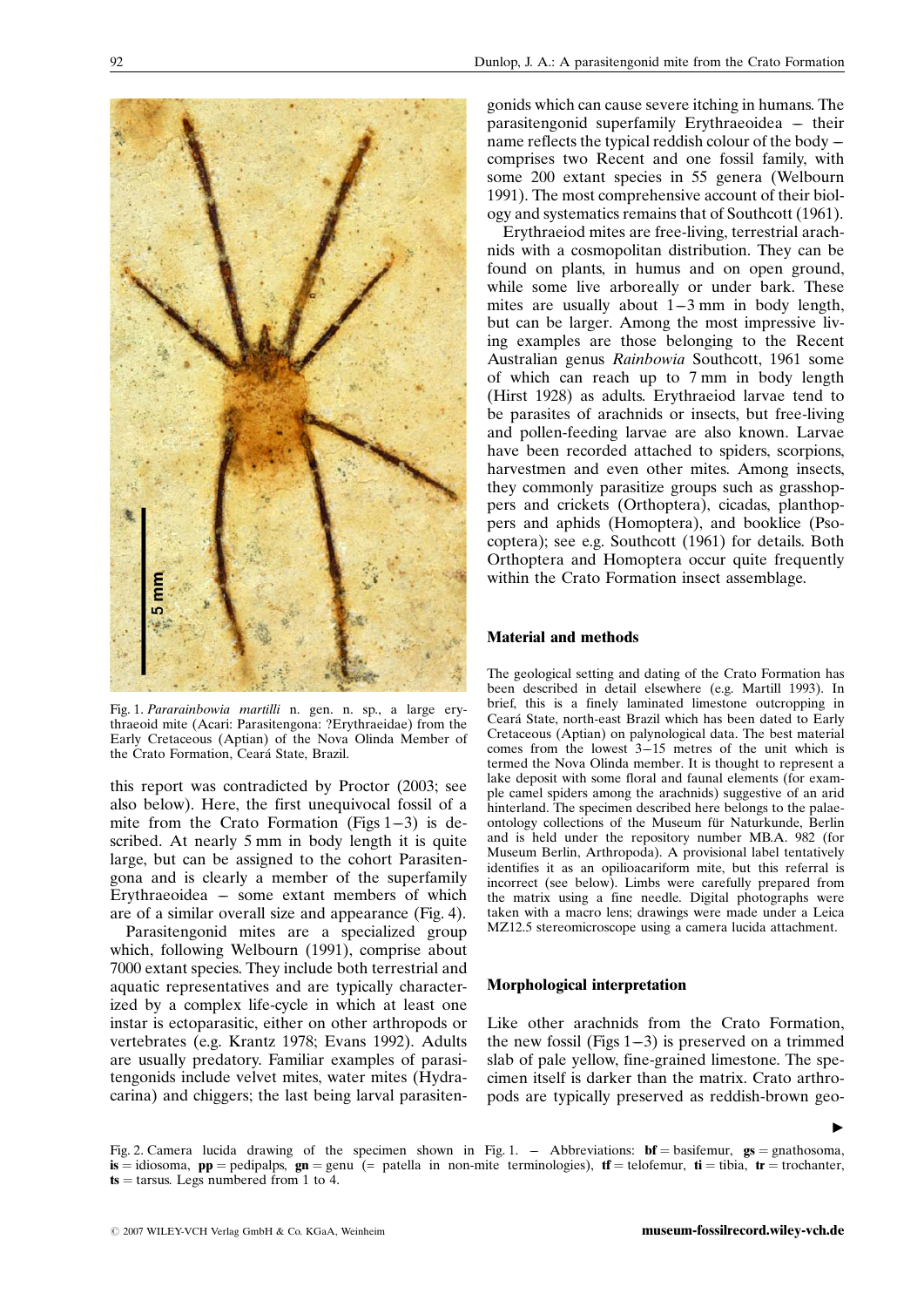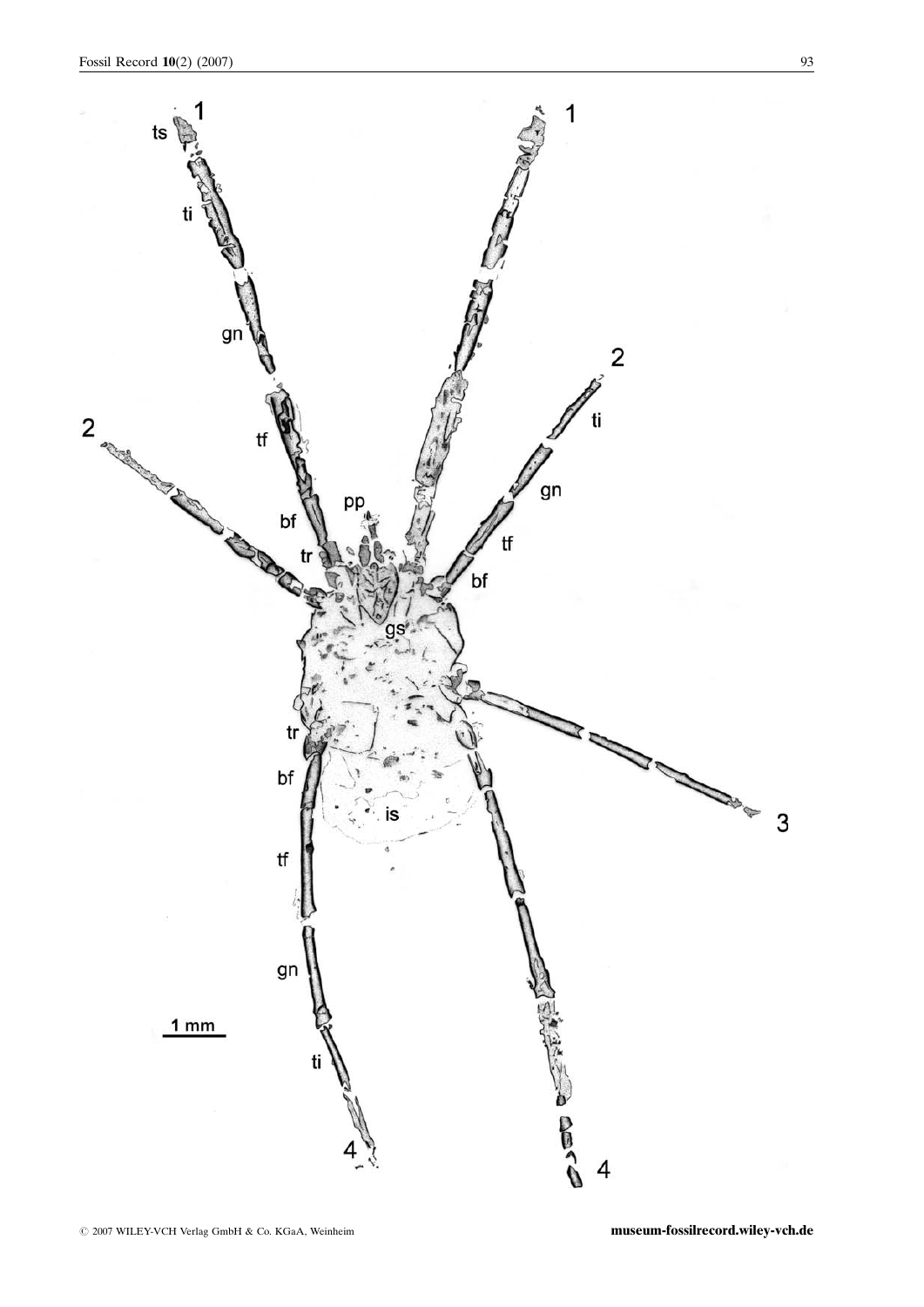

Fig. 3. Detail of the gnathosoma (mouthpart) region, ventral view. – Abbreviations:  $mc =$  mouth cone, a ring-like structure in cross section containing the bases of a pair of slender, styliform chelicerae, also preserved here in cross section,  $gn?$  = possible genu,  $sc$  = subcapitulum (i.e. fused pedipalpal coxae),  $\mathbf{t}$ **i**? = possible tibia,  $\mathbf{t}$ **s**? = possible fragments of a rounded tarsus below the tibia. See text for details.

thetic pseudomorphs (e.g. Martill 1993) and the legs and mouthparts of this new fossil are dark brown; the rest of the body somewhat paler. The posterior margin of the body is effectively preserved only in outline. Typical for Crato arachnids, the legs of the new fossil are mostly three-dimensional, although some leg articles have become broken in places and are preserved either as hollow



Fig. 4. A large modern erythraeid mite from Australia, tentatively identified as Rainbowia imperator (Hirst, 1928). This Recent example is of similar size (body length ca. 5 mm, leg span ca. 15 mm; background graph paper shows mm divisions) and overall appearance to the new Crato fossil described here. Photograph used with permission courtesy of David Nelson, Sydney <http://davidavid.blogspot.com/>.

tubes or flatter impressions. The body itself generally lacks surface relief and bears irregular darker patches which are probably taphonomic in nature (?clots of minerals) rather than reflecting any biological structures. The legs are fairly complete, at least down to the tibia, although the third leg on the left side is missing.

This new fossil is evidently a mite (Acari) since it has a distinct gnathosoma region, i.e. the mouthparts and the fused coxae of the pedipalps together form a single functional unit. In acarological terminology, the rest of the body is referred to as the idiosoma. The most remarkable aspect of this fossil is its large size, approaching 5 mm in body length. Most mites are considerably smaller and as fossils have been macerated from sediments or (more commonly) represent inclusions in amber. The new fossil is preserved in ventral view, as revealed by the gnathosoma, which is usually on the underside of the body, and the strongly indented distal margins of many of the leg articles. Nomenclature for these articles essentially follow the scheme in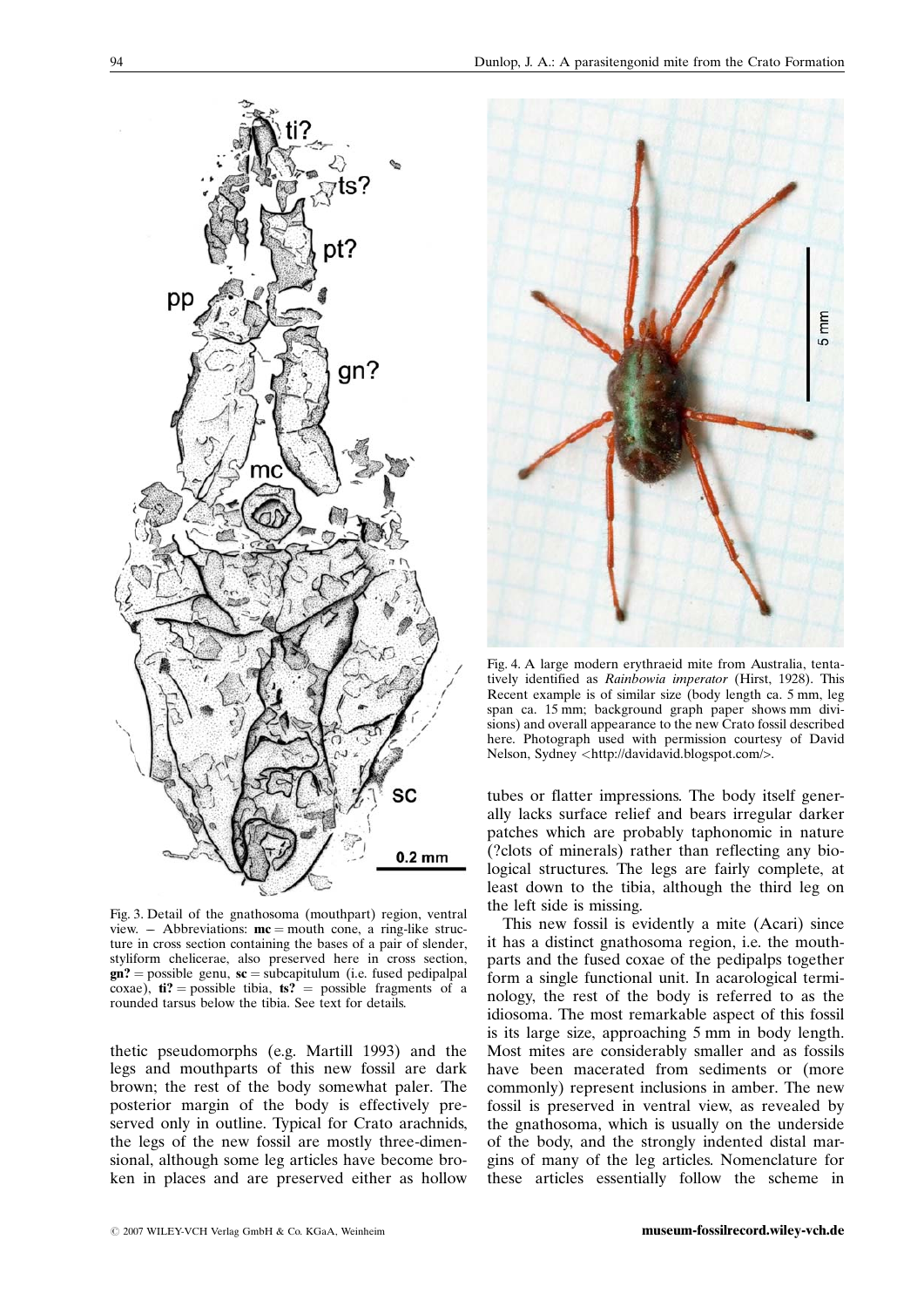Evans (1992) with, from proximal to distal, coxa, trochanter basifemur, telofemur, genu (or patella), tibia and tarsus. Thus unlike most other arachnid orders, these mites have a divided femur, but do not have a tarsus divided into a meta- or basitarsus. If the fossil's assignment to ?Erythraeidae is correct (see below) then one would expect one or two pairs of eyes and a band-like median structure called the crista metopica between them. Due to its ventral preservation, eyes could not be resolved in this new material and the crista is also equivocal.

Some details of the gnathosoma are, however, preserved (Fig. 3). The subcapitulum, formed from the fused coxae of the pedipalps, has an inverted subtriangular shape. Distinctly preserved in front of the subcapitulum is a circular structure containing two further ring-like features. Compared to modern erythraeoid mites, the paired structures are almost certainly cross sections through the bases of the slender, paired chelicerae, which are described in Recent examples of such mites as being styliform in nature (e.g. Southcott 1961). The chelicerae themselves are further described as lying within, and protruding distally through the lips of, a so-called mouth cone or rostrum (Southcott 1961). It is thus conceivable that the distinct ring surrounding the chelicerae in the fossil (Fig. 3: mc) is a cross section through the proximal region of such a mouth cone.

Flanking the putative mouth cone are a pair of small, pediform pedipalps. Precise article boundaries are difficult to establish in the fossil, but a tentative homology scheme drawing on extant erythraedids is shown in Fig. 3. In living examples of this group the distal end of the palp is rather complex (e.g. Southcott 1946; 1961). The tarsus is very small and almost hemispherical in shape  $-$  hence the interpretation of the disal-most element in the fossil as the tibia  $-$  and tucks underneath the tibia. The tibia itself bears a movable claw in extant forms, which on a first impression could be mistaken for the tarsus. This expected tibial claw cannot be resolved with confidence in the fossil, but it is notable that there are sclerotised elements preserved to the right of the distal end of the right pedipalp in the fossil which define a vaguely circular region (Fig. 3: ts?). Bearing in mind this is a ventral view, these might represent the remains of the original rounded tarsus below the tibia, but more complete material is required to confirm this.

## Systematic palaeontology

# Cohort Parasitengona Oudemans, 1909 Superfamily Erythraeoidea Grandjean, 1947

Remarks. Only a few living groups of mites approach, or reach, the size of this fossil. Mites (Acari) are generally divided into two orders: Anactinotrichida (or Parasitiformes) and Actinotrichida (or Acariformes). Among the anactinotrichids, Opilioacariformes, Holothyrida and Ixodoida (ticks) can be quite large. The new Crato fossil lacks the distinctive habitus and robust, piercing mouthparts of both hard and soft ticks and its long, slender legs are also quite unlike those of both ticks and holothyrids; see e.g. illustrations in Evans (1992). The long legs crudely resemble those of opilioacariform mites (hence its provisional identification as such), the only fossil of which was recently described from Baltic amber by Dunlop et al. (2004). Extant opilioacariforms normally only reach about  $2-3$  mm in length (Evans 1992). Compared to illustrations in van der Hammen (1966), the habitus of the Crato fossil is inconsistent with Opilioacariformes. In particular the limb bases should be congregated towards the front of the animal and the pedipalps should be somewhat larger and more robust.

Among actinotrichid mites, some members of the Parasitengona achieve large size, including certain velvet mites (Trombidiidae) and Erythraeoidea. The delicate legs in this fossil argue strongly against it being a giant velvet mite, which are usually much more stocky in appearance and have a dense coating of velvety hair. Other Crato arachnids often preserve setae in extraordinary detail and if the new fossil had thick hairs in life, some trace of this ought to be present, at least associated with the well preserved legs. In general, the habitus and longer legs of the new fossil is much more characteristic for an erythraeid (compare especially Figs  $1-2$  and 4) than for a trombidiform mite.

#### Family ?Erythraeidae Robineau-Desvoidy, 1828

Remarks. The superfamily Erythraeoidea comprises two extant families: Erythraeidae and Smarididae, plus the monotypic fossil family Protoerythraeidae (see also below). The latter was defined on its unusual setation by Vercammen-Grandjean (1973a); a character which cannot be tested in our new fossil which preserves only fragments of leg setae. The large size and somewhat ellipsoid body of the new fossil generally favours an erythraeid (see e.g. Southcott 1961) since smaridids tend to be smaller with a prominent nasus projecting forwards and bearing the mouthparts on a distinct collar or sleeve (the armilla); a character which cannot be seen in this fossil. Resolving unequivocally between the families is difficult based on the characters preserved, which do not include obvious apomorphies of the three known taxa, but the Crato fossil is tentatively assigned here to Erythraeidae.

#### Pararainbowia n. gen.

De rivation of name. From its similarity to the extant erythraeid mite genus Rainbowia, characterised by a similar large body size.

Type and only species. Pararainbowia martilli sp. nov.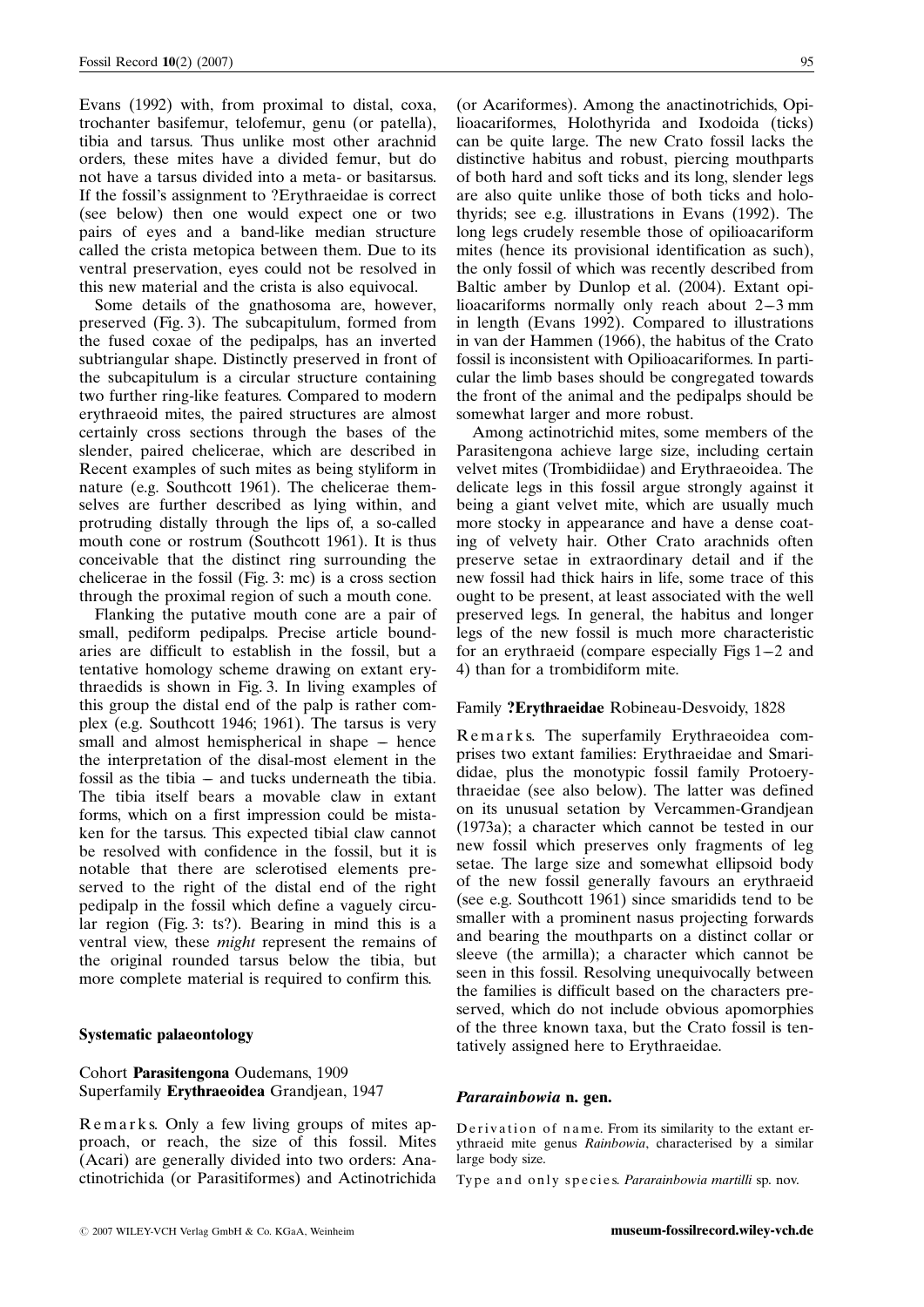Diagnosis. Large fossil erythraeoid mite in which the first pair of legs is slightly more robust than the other walking appendages.

Remarks. Most of the characters available for the taxonomy of extant species (see Southcott 1946) such as those relating to setae and fine structures of the pedipalps are not preserved in the fossil which thus has to be largely distinguished by its age. This is not entirely satisfactory, but the somewhat more robust first legs do offer a possible character by which the fossil differs from extant forms where this is not so obvious.

# Pararainbowia martilli n. sp.

Figs  $1-3$ 

Derivation of name. For Dr Dave Martill (Portsmouth, UK), in recognition of his extensive work on the Crato Formation, and for making numerous important arachnid specimens available to me over the years.

Holotvpe and only specimen. An almost complete specimen in ventral view; MB.A. 982.

Type horizon and locality. From the Nova Olinda member of the Crato Formation, Ceara´ State, north-eastern Brazil; Early Cretaceous (Aptian).

Diagnosis. As for the genus.

Description. Total length 4.6 mm, maximum width 2.7 mm. Gnathosoma oval to diamond shaped, length 1.0 mm, maximum width 0.7 mm, slightly offset against the idiosoma. Bases of chelicerae preserved in cross section as adjacent rings, probably indicating styliform structures in life; both set within a larger ring of cuticle, probably the mouth cone. Pedipalps 0.9 mm long, pediform, bluntly rounded at the tip (tibia?) with possible fragments of a tarsus adjacent to the putative tibia. Idiosoma essentially oval, but with a distinct narrowing, to 2.4 mm, in the middle, at about the level of the third pair of legs. Details poor, particularly towards the posterior end of the idiosoma. Legs relatively complete, elongate and slender, but full length not preserved. Leg formula (longest to shortest) probably 4, 1, 3, 2; leg 1 noticeably more robust than the other legs; maximum leg span at least 19 mm Measurable articles and maximum preserved lengths in mm are as follows. Leg 1: trochanter, 0.4; basifemur, 0.8; telofemur, 1.8; patella 1.9, tibia 2.2; tarsus ca. 0.7; total length ca. 7.8. Leg 2: trochanter, 0.4; basifemur, 0.6; telofemur, 1.1; patella 1.1, tibia 1.3; tarsus unknown; total preserved length 4.5. Leg 3: trochanter, 0.5; basifemur, 0.8; telofemur, 1.0; patella 1.2, tibia 1.6; tarsus unknown; total preserved length 5.1. Leg 4: trochanter, 0.5; basifemur, 0.9; telofemur, 1.9; patella, 1.7; tibia, 2.2; tarsus, ca. 1; total length ca. 8.2.

## Other fossil Erythraeoidea

In addition to the new Crato Formation (Aptian) specimen described here, fossil erythraeoid mites

have been reported from the following Mesozoic ambers: Lebanese (Aptian), Burmese (probably Albian), New Jersey (Turonian), Siberian (probably Santonian) and Canadian (probably Campanian). The larval Canadian specimen from Cedar Lake, Manitoba was first noted by Ewing (1937); see also McAlpine & Martin (1969) and Žerichin (1978). It was formally described as Proterythraeus southcotti Vercammen-Grandjean, 1973a. This name was overlooked in later summaries of the mite fossil record (e.g. Keilbach 1982; Bernini 1986; Selden 1992), but was picked up in the comprehensive listings of amber inclusions by Spahr (1993). Proterythraeus Vercammen-Grandjean 1973a was placed in a new, monotypic family, Proterythraeidae, defined by an unusual pattern of leg setation. The genus and family were listed (without citations!) by Vercammen-Grandjean 1973b and the fossil family name was mentioned by Krantz (1978, p. 277). The Mesozoic erythraeoids from Lebanese (Azar 2000), New Jersey (Grimaldi et al. 2000), Siberian (cited indirectly by Spahr 1993) and Burmese (Grimaldi et al. 2002) amber have not been formally described. Confirmation of these provisional identifications would be welcome.

There is also an assemblage of fossil Erythraeidae from Palaeogene Baltic amber, originally described by Koch & Berendt (1854) and Menge (1854); the latter as footnotes to Koch & Berendt's paper. Spahr (1993) listed thirteen Baltic amber species. These were originally referred to the extant genera Rhyncholophus Dugès, 1834 and Erythraeus Latrielle, 1806. One, Arythaena troguloides Menge, 1854, was assigned to an extinct genus. The apparent loss of Menge's types from Gdansk coupled with a lack of illustrations makes assessing the validity of this fossil genus –– and the placement of his other seven species – difficult. Note that *Rhyncholophus* at that time represented a 'grab-bag' of species, now recognised as members of different families such that it may no longer contain any genuine erythraeids. Indeed Koch & Berendt's five Rhyncholophus species were reassigned (sometimes tentatively) by Oudemans (1937) and Vitzthum (1942) either to Erythraeus, or to other extant genera, namely Leptus Latrielle, 1796 and Balaustium v. Heyden, 1826. Both authors almost certainly relied on Koch & Berendt's original drawings which tend to be idealised reconstructions rather than wholly accurate camera lucidas (pers. obs.). Southcott (1961) noted that Oudemans and Vitzthum offered no useful characters other than body size in support of their species placements. A brief survey of the post-Vitzthum literature (e.g. Petrunkevitch 1955; Dubinin 1962; Keilbach 1982; Selden 1992; Spahr 1993) revealed numerous published inconsistencies with respect to the total number of unequivocal Baltic amber erythraeid species –– e.g. Keilbach regarded some without comment as *nomina nuda*  $-$  and their correct generic assignment.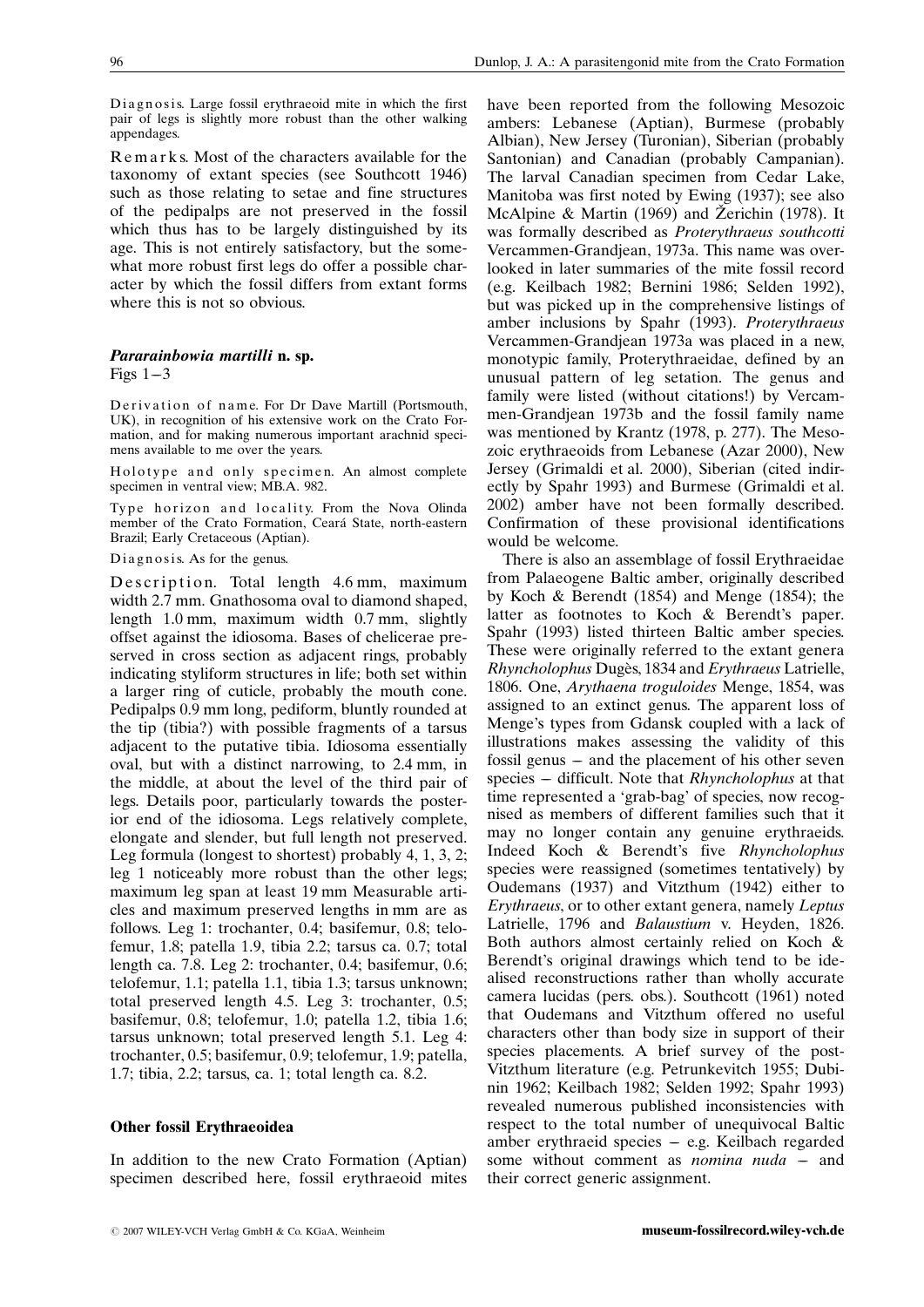Undescribed Smarididae were noted from Baltic amber by Kulicka (1990) and both this family and Erythraeidae sp. were listed by e.g. Kupryjanowicz (2001) from the Giecewicz Baltic amber collection in Warsaw. A larval Erythraeidae parasitizing a moth in the probably slightly younger Dominican amber was mentioned by Poinar et al. (1991). Finally, there is a report of the family from the Pleistocene Copal of Mizunami, Gifu Prefecture, Japan (Aoki 1974; Hiura & Miyatake 1974).

# Other Mesozoic mites

Given their small size and usually poorly sclerotised bodies it is hardly surprising that Mesozoic mites are fairly uncommon. There are no Triassic records whatsoever. Oribatid (moss or box mites) are an important component of many soil faunas and thanks to their often heavily armoured bodies, they tend to be rather more robust than other mite groups. From the Early Jurassic (Lower Sinemurian) comes a representative of an extant, secondarily aquatic, oribatid genus (Sivhed & Wallwork 1978). There is also a reasonably diverse spectrum of five oribatid species from Upper Jurassic sediments from the Burea River bank in Siberia (Krivolutsky & Krasilov 1977). These have been assigned to the 'higher' families (Cymbaeremeidae, Astegistidae and Achipteridae) and the 'lower' oribatid superfamily Nothroidea; see also Krivolutsky & Druk (1986) or Bernini (1986) for reviews.

All Cretaceous mites described previously are inclusions in amber and Grimaldi et al. (2002) suggested that all late Cretaceous ambers will probably yield mites eventually. Oribatids from the Tamyr Peninsula (Siberian) amber have been formally described as members of the family Camisiidae (Bulanova-Zachvatkina 1974; Krivolutsky & Ryabinin 1976). Oribatids from Canadian amber have been provisionally assigned to the families Oribatulidae and Gymnodamaeidae (Ewing 1937). From New Jersey amber there is a record of Oribatida (Lindquist in Grimaldi et al. 2000). Oribatid mite detritivory in the (non-amber) Cretaceous of the Antarctic has been inferred by Kellogg & Taylor (2004). Other Cretaceous mites in amber belong to various trombidiform groups. From Lebanese, Burmese and New Jersey amber come the erythraeoids (see above), as well as records of Anystidae, Cheyletidae, Bdellidae and Eupodidae; all undescribed at the genus and species level. Finally, there is an undescribed record of juvenile hard ticks (Ixodidae) in Burmese amber (Grimaldi et al. 2002) and a bird – or perhaps feathered dinosaur – soft tick (Argasidae) in New Jersey amber which was formally described by Klompen & Grimaldi (2001). See also Spahr (1993) for further citations about amber mites in the literature.

#### Crato feather mites?

Martill & Davis (1998) reported tiny, spherical structures preserved on feathers in the Crato Formation. These egg-like objects have a diameter of ca. 70  $\mu$ m and a circular aperture of about 35–40  $\mu$ m. They were interpreted as evidence of ecotoparasitism. Bird lice were excluded as potential producers due to the small size of the spheres. Instead, these authors suggested that the feathers hosted mites, several groups of which are known from modern bird families and which lay their eggs attached directly to the feathers. Martill & Davis were unable to assign the eggs to any particular taxon. In her review of feather mite biology, Proctor (2003) disputed this hypothesis, pointing out that eggs of Recent feather mites (Acari: Astigmata) are typically larger  $(150-400 \,\mu m)$ , sausage-shaped and have a longitudinal seam rather than an aperture. She suggested ostracods as an alternative source, a group known to lay spherical eggs on aquatic detritus, such as a feather washed into a lake.

## Acknowledgements

I thank Christian Neumann (Berlin) for access to material in his care, Michael Ohl (Berlin) for assistance with photography, Cal Welbourn (Gainesville) for helpful comments, David Nelson (Sydney) for permission to use a photograph of a Recent species, and Paul Selden and an anonymous reviewer for their valuable suggestions.

#### References

- Aoki, J. 1974. Mizunami amber and fossil insects. 3. Arachnida: Acarina. –– Bulletin of the Mizunami Fossil Museum 1: 397––400. [English summary]
- Azar, D. 2000. Les Ambres Mésozoïques du Liban. Ph.D dissertation. Orsay (University of Paris).
- Bernini, F. 1986. Current ideas on the phylogeny and the adaptive radiations of Acarida. –– Bollettino di Zoologia 53: 279––313.
- Bulanova-Zachvatkina, E. M. 1974. New genera of oribatid mites from the Upper Cretaceous of Tajmyr. –– Paleontological Journal  $1974$  (2): 141-144. [In Russian]
- Dubinin, V. B. 1962. Class Acaromorpha: mites or gnathosomic chelicerate arthropods.  $681-\overline{722}$ . – In Rodendorf, B. B. (ed.) Fundamentals of Paleontology. Volume 9 [1991 Translation]. Smithsonian Libraries and National Science Foundation, Washington DC.
- Dugès, A. 1834. Recherches sur l'ordre des Acariens et la famille des Trombidés en particular. – Annales des Sciences Naturelles, Zoologie (Series 2) 1: 5––46.
- Dunlop, J. A.; Menon, F. & Selden, P. A. in press. Arachnida.  $-$  In Martill, D. M. (ed.) The Crato Fossil Beds of Brazil: Window into an Ancient World. Cambridge University Press, Cambridge.
- Dunlop, J. A.; Wunderlich, J. & Poinar jr., G. O. 2004. The first fossil opilioacariform mite (Acari: Opilioacariformes) and the first Baltic amber camel spider (Solifugae). –– Transactions of the Royal Society of Edinburgh: Earth Sciences 94: 261-273.
- Evans, G. O. 1992. Principles of Acarology. xviii  $+563$  pp., C.A.B. International, Wallingford.